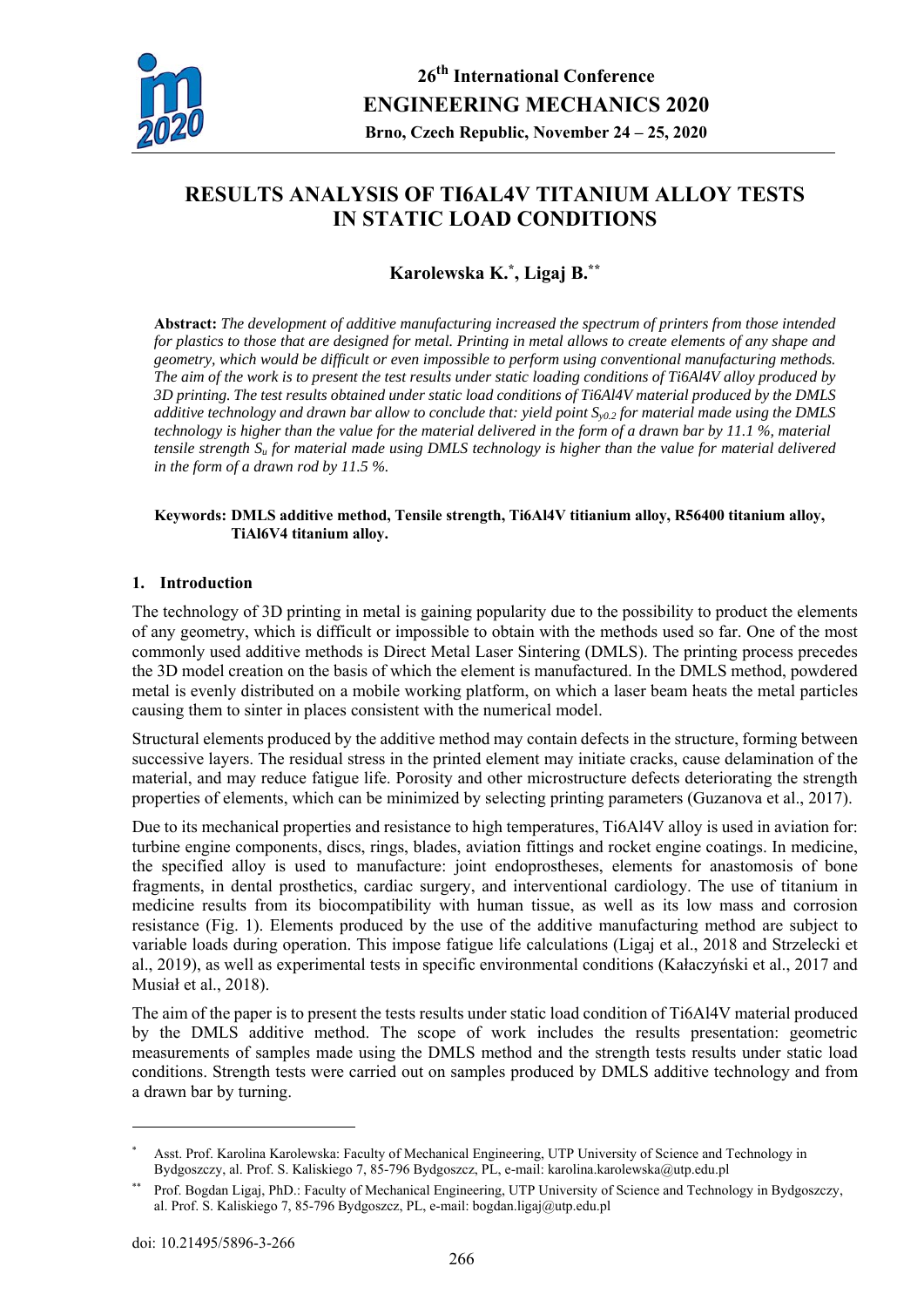

*Fig. 1: Implants made in DMLS technology (https://www.eos.info).* 

## **2. Experimental tests**

## **2.1. Test samples made with DMLS technology**

The test objects were samples of geometric shape and dimensions shown in Fig. 2. Test samples were made of Ti6Al4V titanium alloy according to ISO 5832 standard. Ti6Al4V alloy belongs to  $\alpha + \beta$  two-phase alloys. The occurrence in this material a two-phase structure is the result of the presence in the alloy an appropriate amount of alloying additives that stabilize the β phase.



*Fig. 2: Test sample made using the DMLS printing method from Ti6Al4V material.* 

Research samples were printed by the DMLS method on an EOS M280 printer while maintaining the technological parameters:

- a) printing direction: along the Z axis,
- b) laser power: 200 W,
- c) scanning speed: up to 7 m/s,
- d) minimum layer thickness: 30 μm.

#### **2.2. Geometric features measurement**

The samples were assessed for accuracy in the required shape. The measurements were carried out on 10 test objects. The sample measuring part deviations of the roundness were estimated using the Mitutoyo CRYSTA-APEX S574 device. Diameter values and roundness deviation were measured in three sections of the working part. Distance of the specified cross-section from the sample base (Fig. 3).

Tab. 1 presents the results of diameters and roundness deviations measurements in statistic terms using the parameters: mean value, standard deviation, minimum value and maximum value. The listed parameters were determined for 10 samples in three sections.

The measurements of the measuring part diameters show that the samples made using the additive manufacturing method fall within the dimension tolerance field established according to PN-76 / H-04325  $(± 0.05 mm)$ . However, their accuracy is not as high as for samples turned from a drawn bar. The distribution analysis of measuring points for individual cross-sections regarding the roundness deviation measurement indicates shape irregularity in relation to the nominal circle (Karolewska et al., 2019).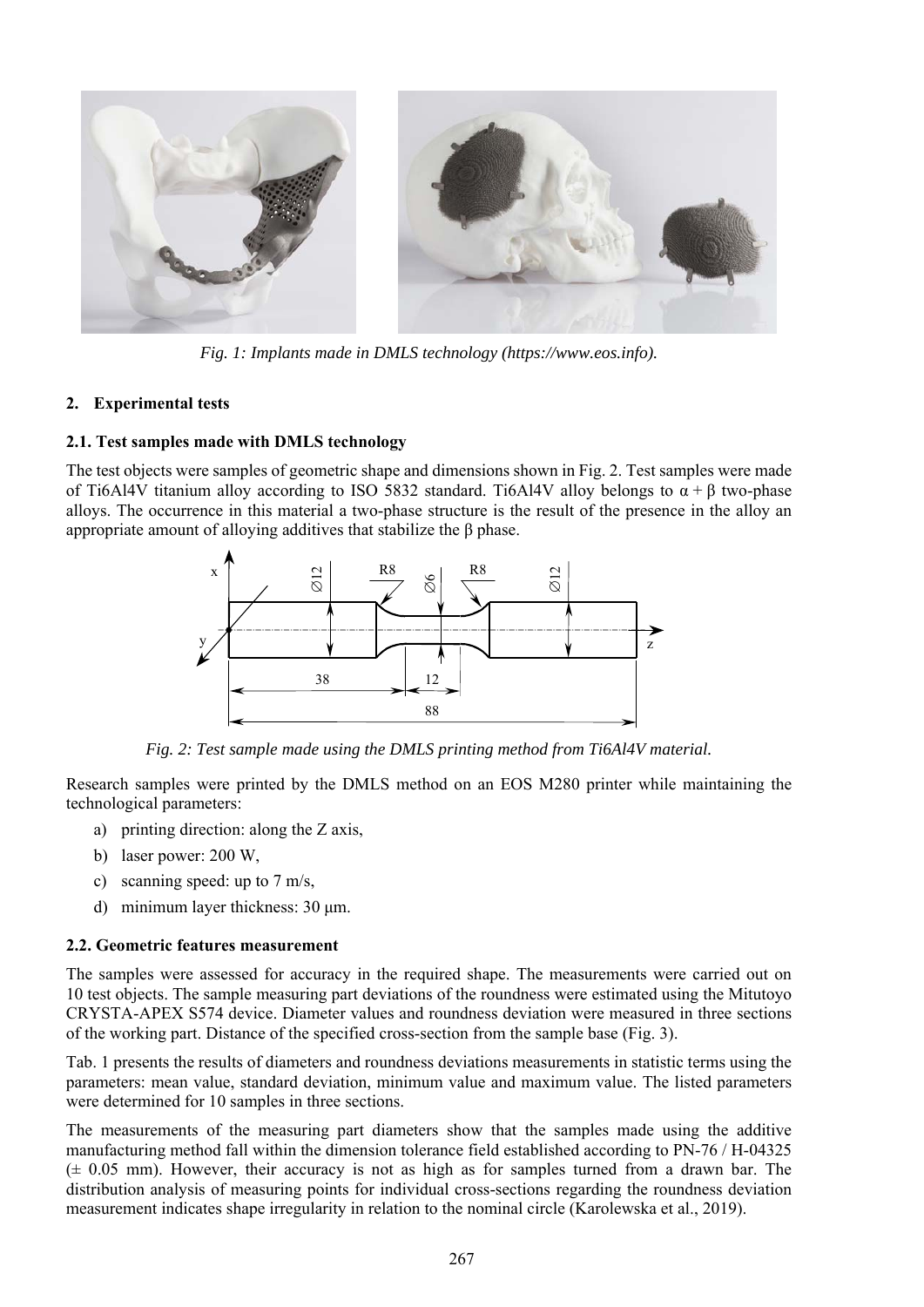

*Fig. 3: Test sample with diameters and roundness measuring points marked.* 

*Tab. 1: The roundness and diameter deviation measurement results of the sample measuring part.* 

|                    | The sample measuring part parameters |                     |  |  |  |
|--------------------|--------------------------------------|---------------------|--|--|--|
|                    | Diameter                             | Roundness deviation |  |  |  |
|                    | mm                                   | mm                  |  |  |  |
| Average value      | 5.949                                | 0.019               |  |  |  |
| Standard deviation | 0.004                                | 0.004               |  |  |  |
| Minimum value      | 5.942                                | 0.013               |  |  |  |
| Maximum value      | 5.958                                | 0.027               |  |  |  |

## **2.3. Strength tests under tensile loads**

Tensile strength tests were carried out in accordance with the recommendations of PN-EN ISO 6892-1: 2016 standard. The tests were carried out on an INSTRON 8502 hydraulic testing machine using an extensometer. The control parameter during the tests was a machine piston displacement of 0.05 mm/s.

An example of a test sample made using DMLS additive technology is shown in Fig. 4a.



*Fig.* 4: *Physical form of test objects made: a) DMLS additive technology; b) by turning from a drawn bar.* 

In order to compare the tests results on the Ti6Al4V material produced by the DMLS additive technology, research were also carried out on the material Ti6Al4V delivered in the form of a drawn bar with a diameter of 12 mm. The samples geometrical form manufactured from the rod was in accordance with Fig. 2. The physical object for testing is shown in Fig. 4b. The tests allowed determination of static strength parameters, which are presented in Tab. 2.

|                            | Static parameters of Ti6Al4V material |            |            |               |               |
|----------------------------|---------------------------------------|------------|------------|---------------|---------------|
| Material production method | $S_{v0,2}$                            | $S_{u}$    | E          |               |               |
|                            | <b>MPa</b>                            | <b>MPa</b> | <b>MPa</b> | $\frac{0}{0}$ | $\frac{0}{0}$ |
| DMLS additive technology   | 1052                                  | 1127       | 114510     | 15.5          | 17.3          |
| Drawn bar (turned samples) | 947                                   | 1010       | 113060     | 29.7          | 38.1          |

*Tab. 2: Average values of static strength parameters under tensile loads.* 

## **3. Analysis of tests results and conclusions**

The obtained test results under static loads of Ti6Al4V material produced by DMLS additive technology and from a drawn rod allow to conclude that:

a) yield point  $S_{y0.2}$  for material made with DMLS technology it is higher than the value for material delivered in the form of a drawn bar by 11.1 %,